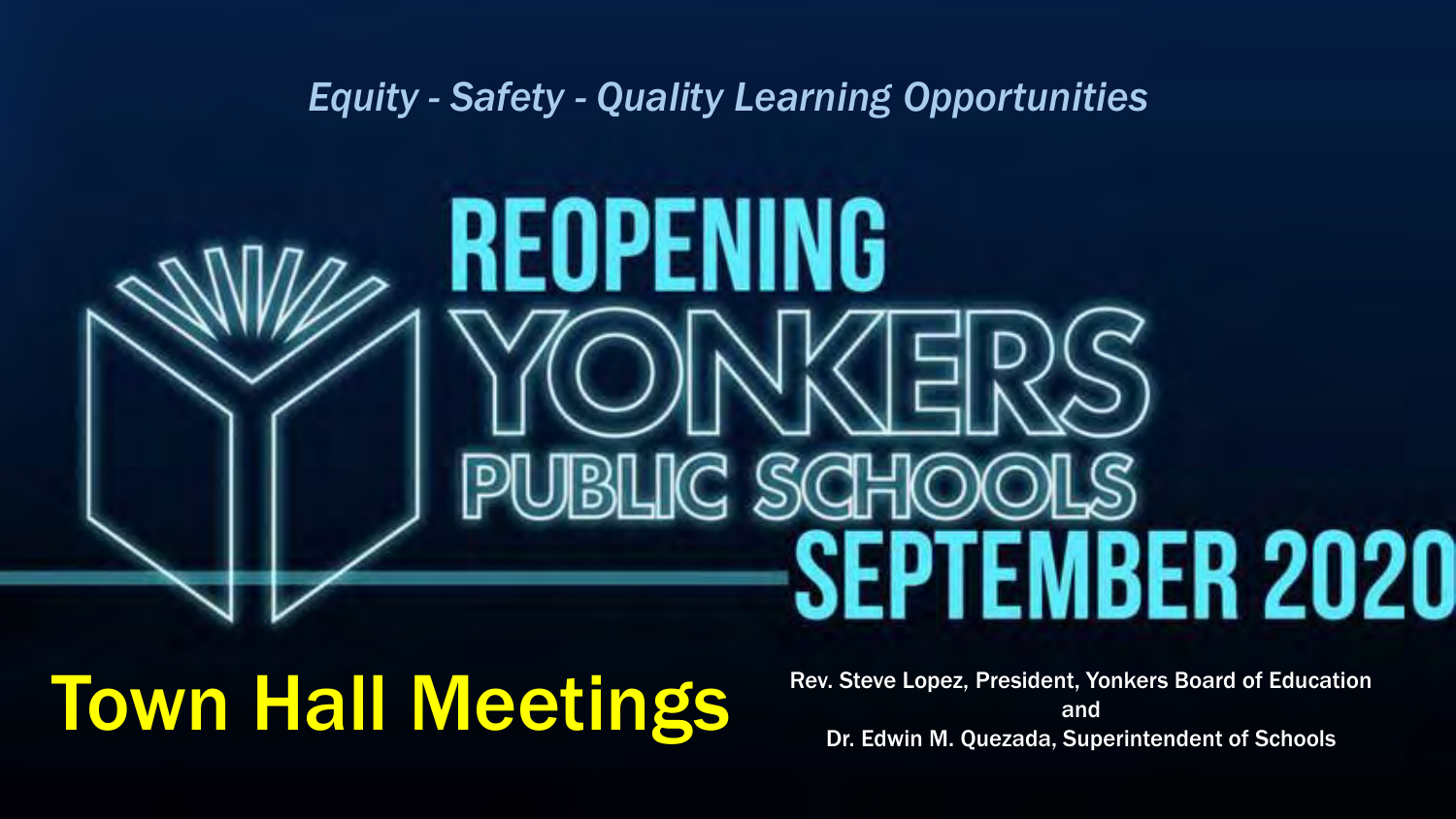Do the best you can until you know better.

Then when you know better, do better.

-Maya Angelou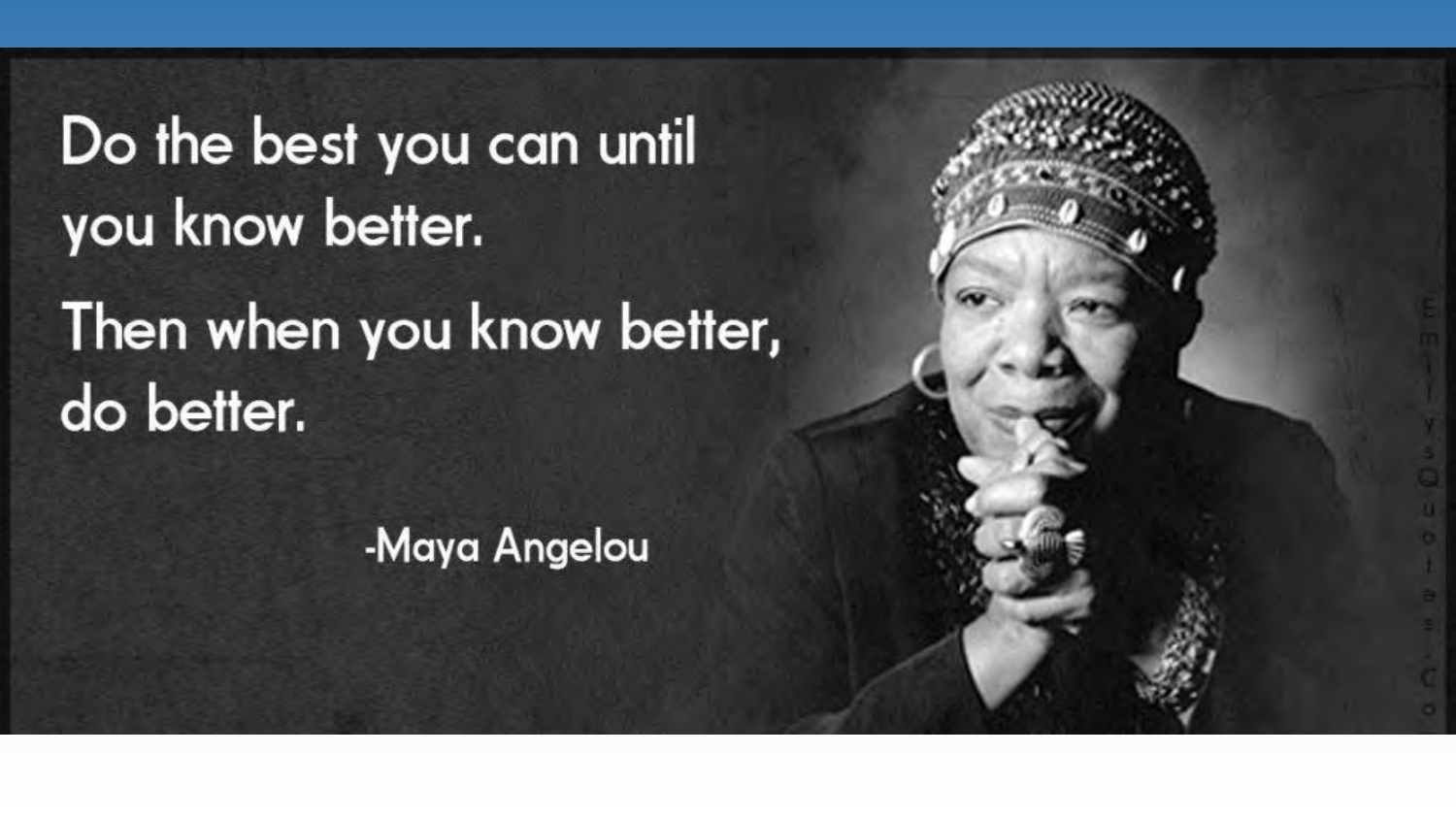# OUR GOAL

Our common goal is a safe organized return to school for students, staff and families. Relentless work has and continues to be done to prepare for the September opening of schools according to the State guidelines. Experts anticipate the pandemic will continue throughout the 2020-21 school year with periods of increased community outbreaks until such time as there is a widely available vaccine. Our plans will be flexible to quickly adjust to guidance updates from health and education departments.

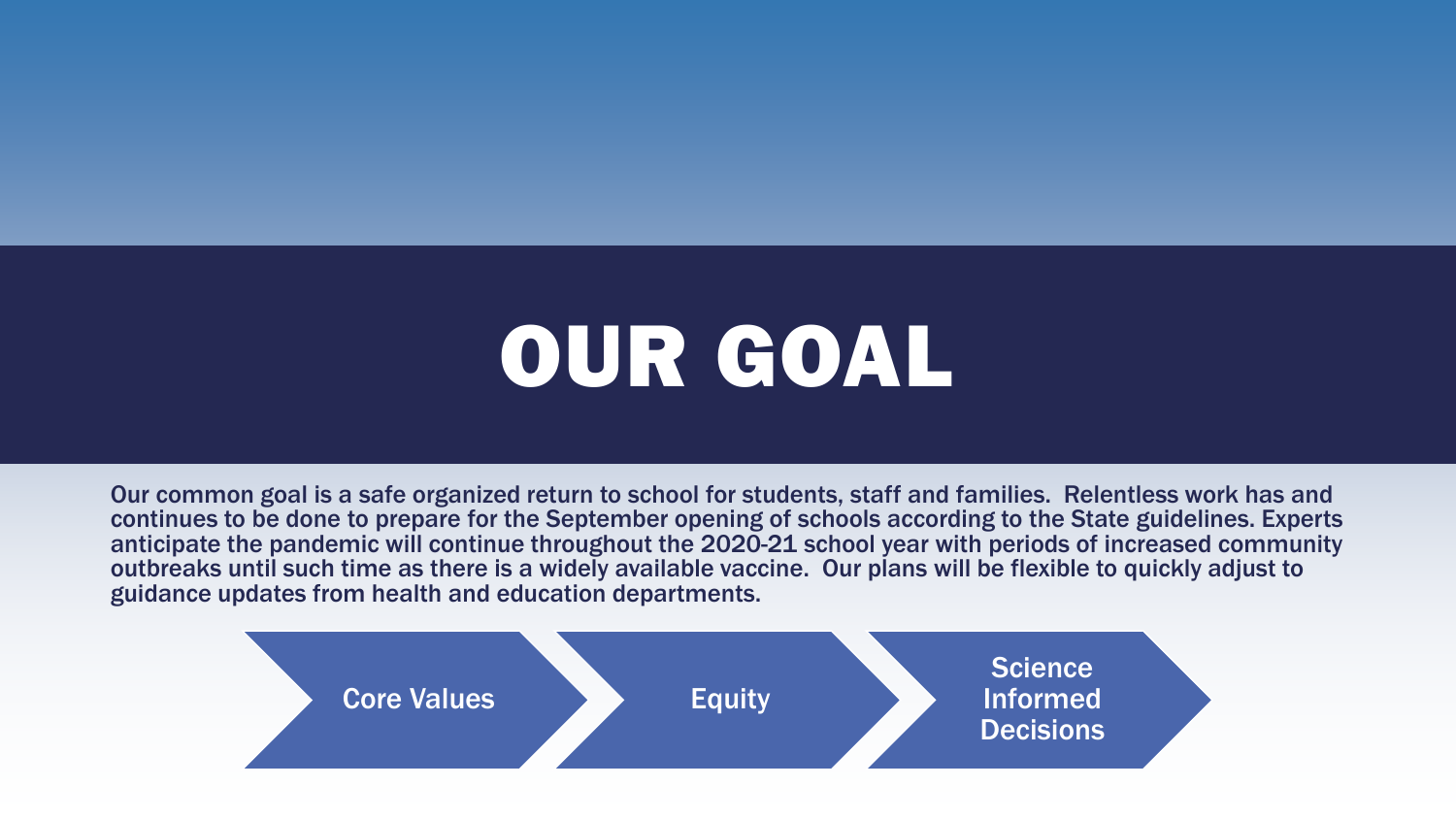## CORE VALUES GUIDING OUR PLANNING

Yonkers commitment to equity and excellence drives the work that is grounded in collaboration with all stakeholders which is foundational to our success.

The guiding principles include:

- Equity
	- Promote equity and access for students, staff and families
- All Children's Unique Needs
	- Focus on the most vulnerable population
	- Foster positive relationships and meaningful frequent interactions whereby students receive meaningful feedback on assignments and interactions with peers and adults
- Health, Safety and Well-being for All
	- Students, Staff, Parents/Guardians and Community Partners
	- Provide social-emotional supports for all students with special attention on our most vulnerable populations
- Differentiated Approach for Teaching and Learning
	- Focus on interdisciplinary teaching and multiple ways to show mastery (e.g., project-based assessment)
	- Provide instructional experiences that, when considered as a whole, are comparable in rigor, scope and magnitude to a traditionally delivered program of study
- Quality Standards-Based Culturally Responsive Instruction
- Parents/Guardians as Partners
- Timely Communications in Multiple Languages to All Stakeholders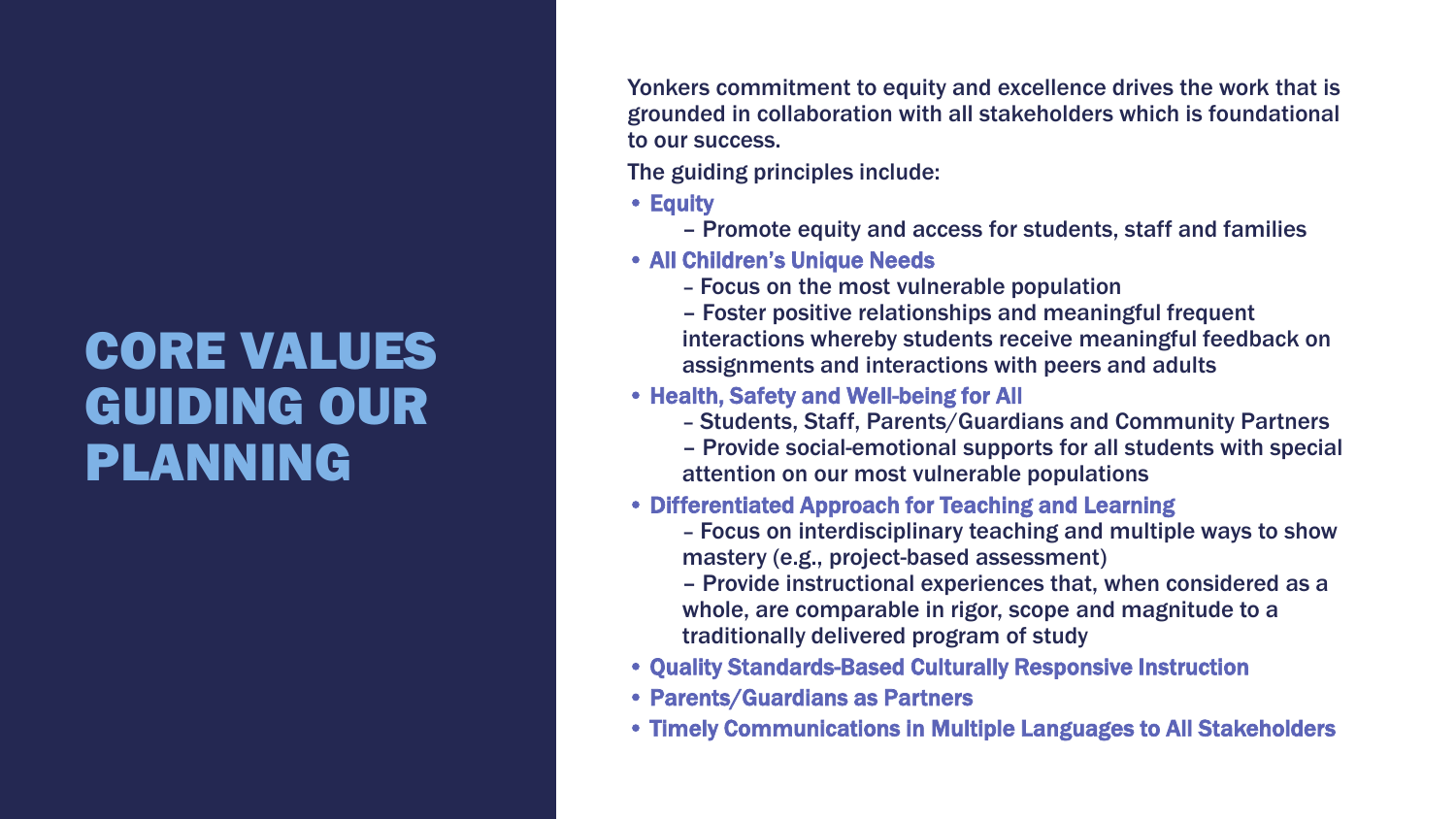# NYSED REOPENING GUIDANCE FRAMEWORK

The District's reopening plan ensures alignment with NYSED's framework for key considerations and all required elements of the guidance.

| <b>Health and Safety</b> | <b>Special Education</b>                          | <b>Teaching</b><br>and Learning                     |
|--------------------------|---------------------------------------------------|-----------------------------------------------------|
| <b>Facilities</b>        | <b>Bilingual Education</b><br>and World Languages | <b>School Schedules</b>                             |
| <b>Nutrition</b>         | <b>Social-Emotional</b><br><b>Well-Being</b>      | <b>Attendance and</b><br><b>Chronic Absenteeism</b> |
| <b>Transportation</b>    | <b>Staffing and Human</b><br><b>Resources</b>     | <b>Technology</b><br>and Connectivity               |
|                          | <b>Budget and Fiscal</b>                          |                                                     |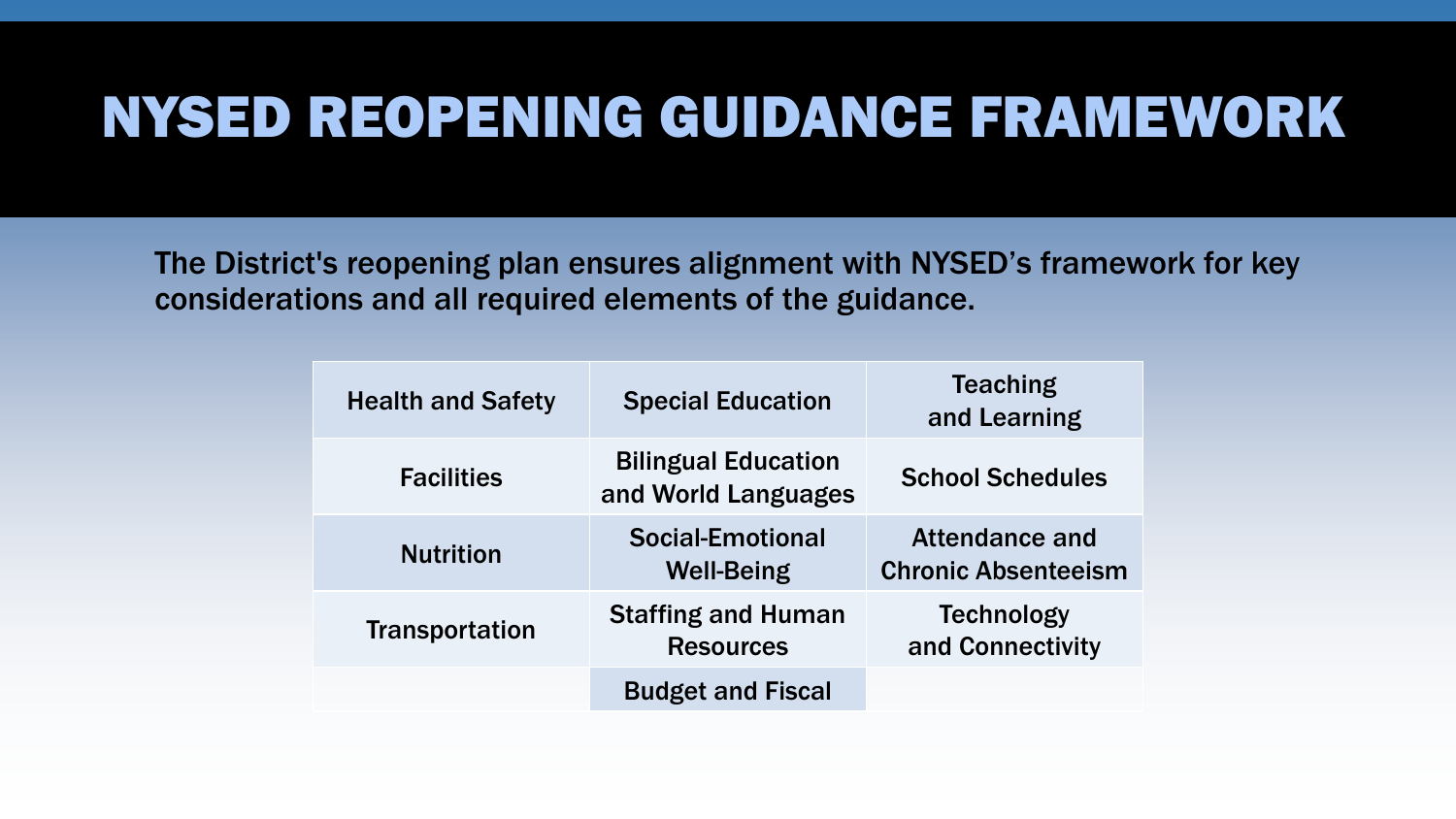### Reopening Scenarios



Schools will reopen for all students and instruction

- will take place in-person at schools.
- Daily in-person instruction with social distancing protocols based on current New York State Department of Health (DOH) information
- Alternative plans for medically vulnerable/highrisk groups
- **Plans for health, safety, and screening**
- Scenario contingent upon guidelines outlined by Governor's office, DOH, New York State Education Department (NYSED) and local government



- Students will complete some instruction in-person at school sites and some instruction online.
- Two cohorts of students: Group A and Group B
- Each group is receiving in-person instruction at least two consecutive days of the week
- Flex Day Wednesday will include:
	- Online Remote instruction for All students, except Special Education ICT and selected Multilingual learners who will receive In-Person Supplemental Support
	- Additional Cleaning in all schools
	- **Professional Development for staff**
- Alternative plans for medically vulnerable/highrisk groups
- **Plans for health, safety, and screening**
- **EXECTE:** Scenario contingent upon guidelines outlined by Governor's office, DOH, New York State Education Department (NYSED) and local government
- All staff is expected to report to work

#### On-Site Instruction **Exercise Exercise Instruction** Hybrid Instruction **Construction** Online Remote Instruction



- School sites are closed to students and all instruction takes place online.
- Circumstances require schools to remain closed for in-person instruction
- All instruction occurs remotely via Microsoft Teams, Clever and SeeSaw until further notice
- Scenario contingent upon guidelines outlined by Governor's office, DOH, New York State Education Department (NYSED) and local government
- All staff is expected to report to work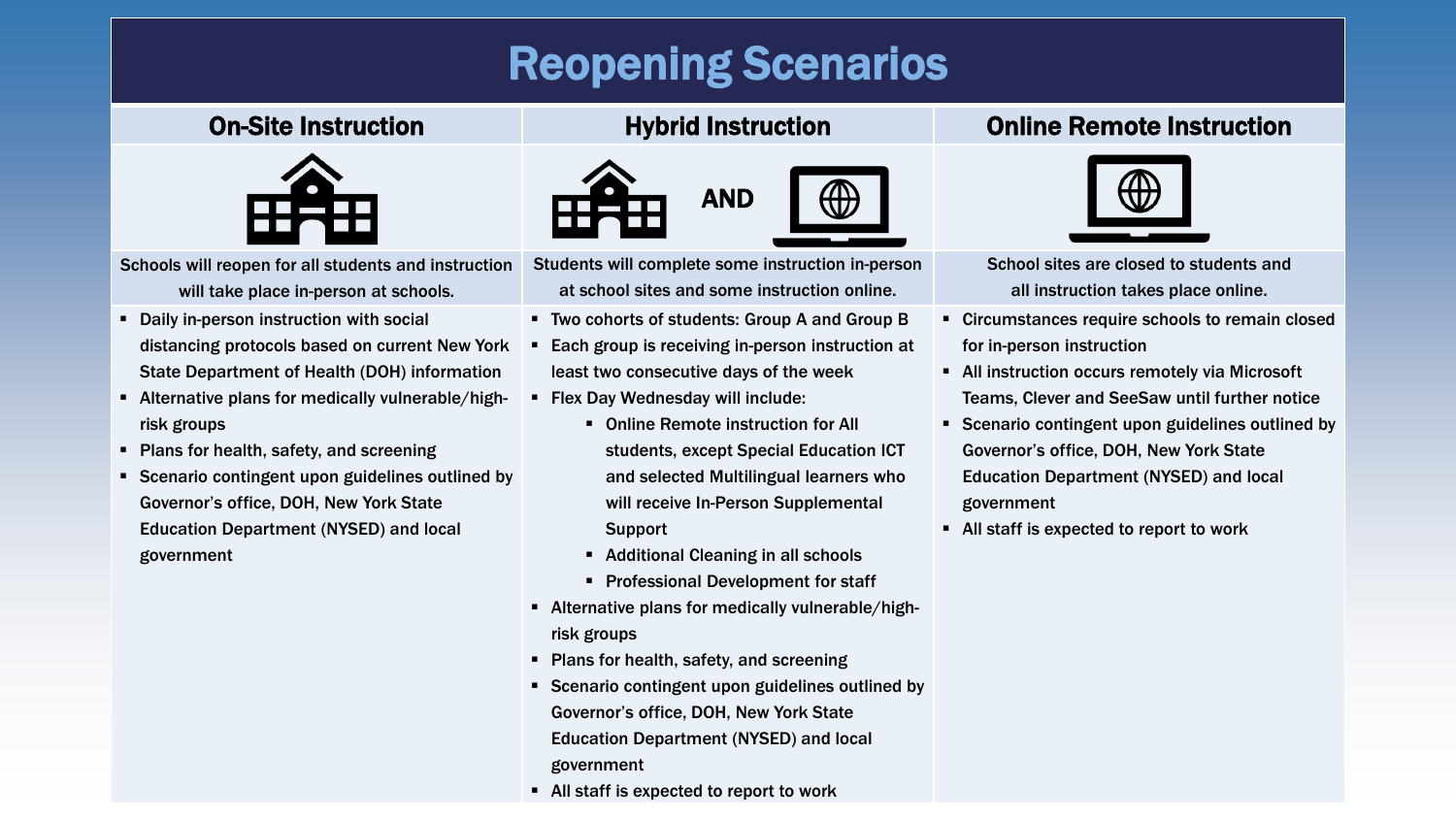### HYBRID INSTRUCTION SAMPLE WEEK SCHEDULES PREKINDERGARTEN THROUGH GRADE 12 GROUPS A & B

#### **Key points**

- No more than 50% of the students enrolled in a class will receive in-person instruction on a given day
- If students are not receiving in-person instruction they will be engaged in remote assignments at home using the Microsoft Teams platform, Clever or **SeaSaw**
- Students in cohort: group A will receive in-person instruction 2 days per week on Mondays and Tuesdays
- Students in cohort: group B will receive in-person instruction 2 days per week on Thursdays and **Fridays**
- Wednesdays follow a schedule that includes staff professional development, synchronous online remote instruction, and in-person additional supports for select special education ICT students and selected multilingual learners
- Weeks with a Monday holiday, on Wednesday students will follow the Monday schedule
- Once the cohort groups are established, there will be no changes to assignments.

#### Sample Week - No Monday Holiday - Cohort: Group A

| <b>Monday</b>                          | Tuesday                                | Wednesday                                                                                                                                                                                                                                                               | <b>Thursday</b>                                                                                                   | Friday                                                                                                            |
|----------------------------------------|----------------------------------------|-------------------------------------------------------------------------------------------------------------------------------------------------------------------------------------------------------------------------------------------------------------------------|-------------------------------------------------------------------------------------------------------------------|-------------------------------------------------------------------------------------------------------------------|
| <b>In-Person</b><br><b>Instruction</b> | <b>In-Person</b><br><b>Instruction</b> | <b>Flex Day</b><br>• Synchronous Online Remote Instruction for all<br>students, except for Special Education ICT<br>students and selected Multilingual learners<br>who will receive a half-day of In-Person<br>supplemental support<br>• Staff Professional Development | <b>Online</b><br>Remote<br><b>Instruction</b><br><b>Microsoft</b><br>Teams,<br><b>Clever and</b><br><b>Seesaw</b> | <b>Online</b><br>Remote<br><b>Instruction</b><br><b>Microsoft</b><br>Teams.<br><b>Clever and</b><br><b>Seesaw</b> |

#### Sample Week - No Monday Holiday - Cohort: Group B

| <b>Monday</b>                                                                                                     | Tuesday                                                                                                                  | Wednesday                                                                                                                                                                                                                                                                  | <b>Thursday</b>                        | Friday                                 |
|-------------------------------------------------------------------------------------------------------------------|--------------------------------------------------------------------------------------------------------------------------|----------------------------------------------------------------------------------------------------------------------------------------------------------------------------------------------------------------------------------------------------------------------------|----------------------------------------|----------------------------------------|
| <b>Online</b><br>Remote<br><b>Instruction</b><br><b>Microsoft</b><br>Teams.<br><b>Clever and</b><br><b>Seesaw</b> | <b>Online</b><br><b>Remote</b><br><b>Instruction</b><br><b>Microsoft</b><br>Teams.<br><b>Clever and</b><br><b>Seesaw</b> | <b>Flex Day</b><br>Synchronous Online Remote Instruction for all<br>students, except for Special Education ICT<br>students and selected Multilingual learners<br>who will receive a half-day of In-Person<br>supplemental support<br><b>Staff Professional Development</b> | <b>In-Person</b><br><b>Instruction</b> | <b>In-Person</b><br><b>Instruction</b> |

#### Sample Week – Monday Holiday - Cohort: Group A

| Monday  | Tuesdav                                | Wednesday                              | Thursday                                                                                | Friday                                                                                  |
|---------|----------------------------------------|----------------------------------------|-----------------------------------------------------------------------------------------|-----------------------------------------------------------------------------------------|
| Holiday | <b>In-Person</b><br><b>Instruction</b> | <b>In-Person</b><br><b>Instruction</b> | <b>Online Remote Instruction</b><br><b>Microsoft Teams, Clever and</b><br><b>Seesaw</b> | <b>Online Remote Instruction</b><br><b>Microsoft Teams, Clever and</b><br><b>Seesaw</b> |

#### Sample Week – Monday Holiday - Cohort: Group B

| <b>Monday</b> | Tuesday                                                                                 | Wednesday                                                                        | <b>Thursday</b>                        | Friday                          |
|---------------|-----------------------------------------------------------------------------------------|----------------------------------------------------------------------------------|----------------------------------------|---------------------------------|
| Holiday       | <b>Online Remote Instruction</b><br><b>Microsoft Teams, Clever and</b><br><b>Seesaw</b> | Online Remote Instruction<br><b>Microsoft Teams, Clever and</b><br><b>Seesaw</b> | <b>In-Person</b><br><b>Instruction</b> | In-Person<br><b>Instruction</b> |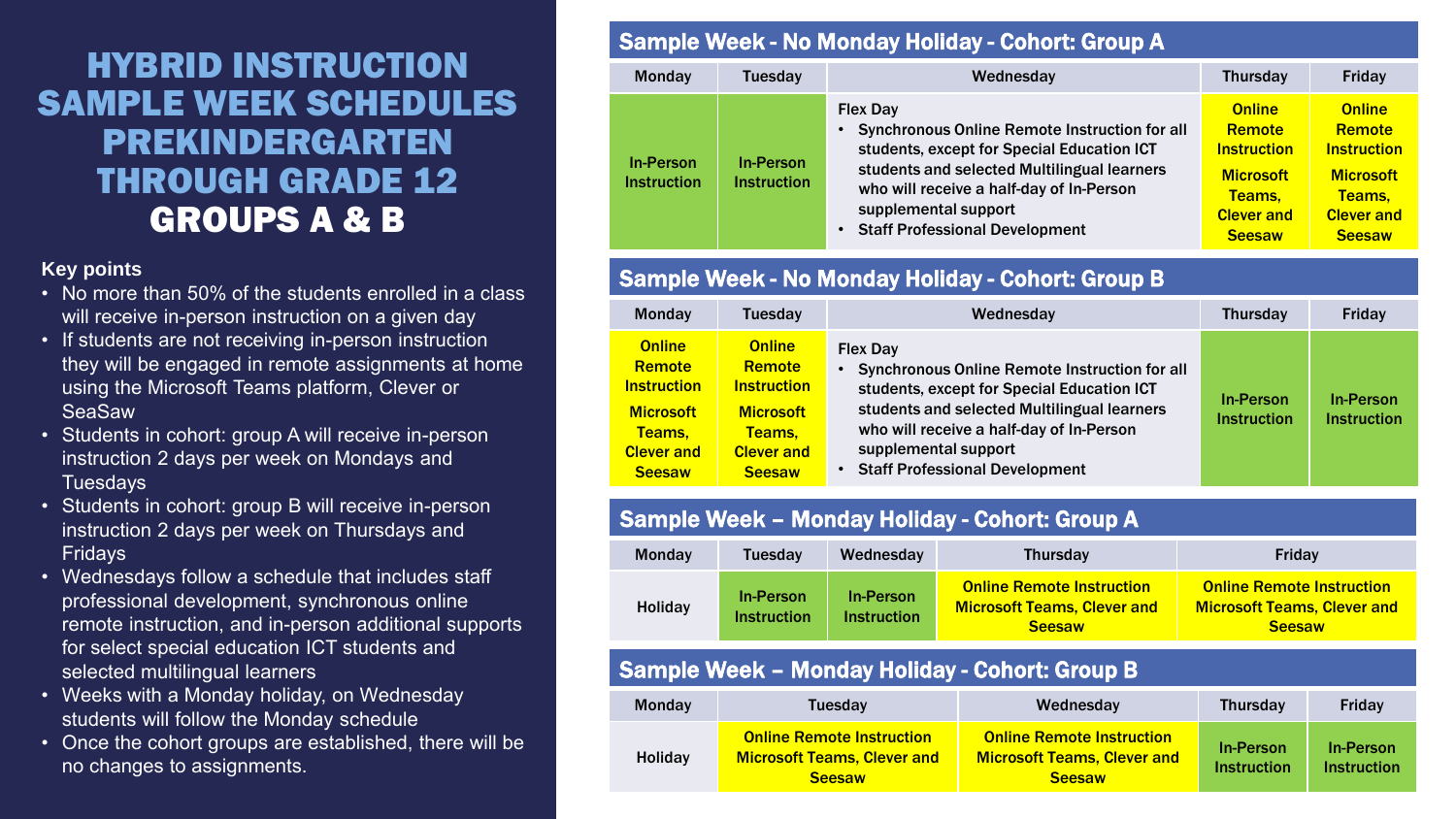### SAMPLE WEEK SCHEDULES PREKINDERGARTEN THROUGH GRADE 12

GROUP C SPECIAL EDUCATION STUDENTS WITH AN IEP

GROUP D ONLINE REMOTE INSTRUCTION ONLY

#### Cohort: Group C Special Education Students (SWD with an IEP)

Coupled with the need to ensure the health and safety of both students and staff, Self-Contained Special Education Classes (i.e., 12:1, 12:1:1, 12:1:2, 12:2:2, 12:1:4, 15:1, 15:1:1) as well as Autism Program Classes (i.e., 8:1:2, 12:1:2), will implement the following model upon reopening of schools for In-Person Instruction.

- Self-Contained Special Education Classes with an enrollment of 15 students or less will receive four days of in-person instruction (Monday, Tuesday, Thursday, and Friday). The days may be adjusted for holidays.
- Students will also receive 1.5 hours of synchronous remote instruction on **Wednesday**
- These classes will constitute cohorts meaning that their membership will remain constant
- Intermingling of instructional cohorts will be avoided to the greatest extent possible
- Flexibility will be used in the scheduling of staff to support this model As members of general education settings, SWD in Integrated Co-Teaching (ICT) Classes will be educated in the instructional model of their non-disabled peers. To address social distancing requirements, ICT Classes will be divided into two heterogeneous groups (maintaining the proportional distribution of general education students and SWD), which will constitute an "ICT Cohort," per above.

#### Cohort: Group D Online Remote Instruction ONLY

Parents/guardians will be given the opportunity to choose 100% Online Remote Instruction for their children from August 13 to August 21, 2020. Based on this process, students will be assigned to Group D Online Remote Instruction Only.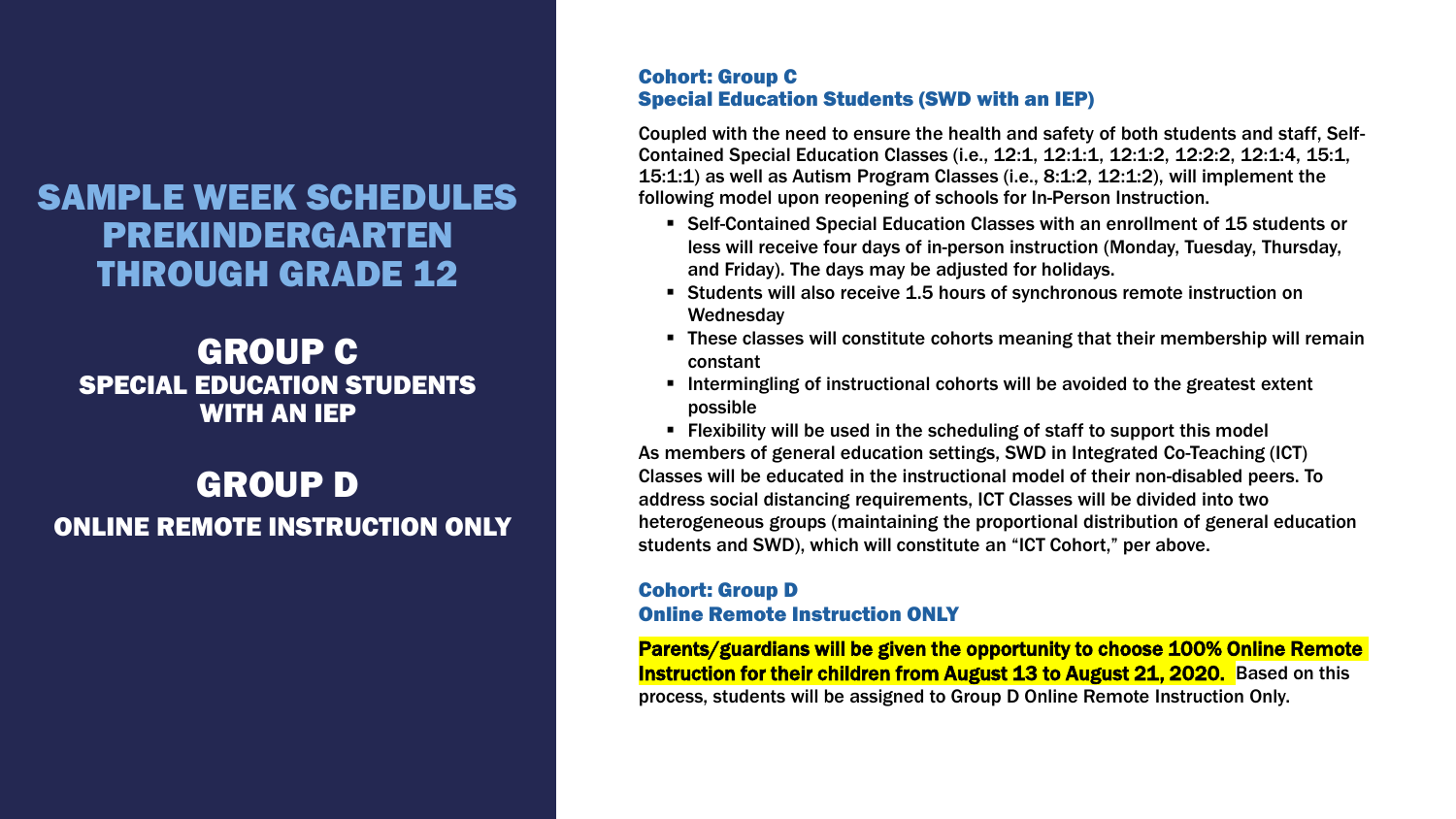### REGISTRATION FOR ONLY REMOTE INSTRUCTION

It is important to note that 100% Online Remote Instruction will not be the same as Hybrid Instruction. Realtime online instruction with teachers and students will vary. Content and resources will be available online through your teacher(s) and the District's Distance Learning website. Students and parents/guardians must understand that their child will be expected to work independently to complete assignments.

### Deadline for submission of this form is 5:00 PM Friday, August 21. 2020.

It is also important to note that once a parent/guardian selects 100% Online Remote Instruction, you may not change the selection until the end of your child's first marking period:

- The end of the 1st marking period for grades 7-12 is November 6
- The end of the fall marking period for grades 1-6 is November 27
- The end of the 1st marking period for PreK-Kindergarten is January 29

Registration for Online ONLY Remote Instruction | Registro para Instrucción Remota Solamente

**Register for Remote Only Online Instruction** for Your Child



#### **Parents/Guardians**

This registration form is ONLY for parents/guardians to select 100% Online Remote Instruction for their child. A separate form must be submitted for each child.

It is important to note that 100% Online Remote Instruction will not be the same as Hybrid Instruction. Realtime online instruction with teachers and students will vary. Content and resources will be available online through your teacher(s) and the District's Distance Learning website. Students and parents/guardians must understand that their child will be expected to work independently to complete assignments.

It is also important to note that once a parent/guardian selects 100% Online Remote Instruction, you may not change the selection until the end of your child's first marking period:

- " The end of the 1st marking period for grades 7-12 is November 6
- . The end of the fall marking period for grades 1-6 is November 27
- " The end of the 1st marking period for PreK-Kindergarten is January 29

Deadline for submission of this form is 5PM Friday,<br>August 21, 2020. Once submitted, your selection cannot be changed.

**Register for Remote Only Online Instruction** for Your Child

Registro para Instrucción Remota Solamente para su niña/niño



#### Padres/Guardianes

Este formulario de registro es solamente para que los padres / tutores seleccionen la instrucción remota en línea 100% para su hijo(a). Se debe enviar un formulario por separado para cada niño.

Es importante tener en cuenta que la instrucción remota 100% en línea no será lo mismo que la instrucción híbrida. La instrucción en línea en tiempo real con profesores y estudiantes variará. El contenido y los recursos estarán disponibles en línea a través de su(s) maestro(s) y el sitio web de aprendizaje a distancia del distrito. Los estudiantes y los padres / tutores deben comprender que se espera que su hijo(a) trabaje de forma independiente para completar las tareas.

También es importante tener en cuenta que una vez que un padre / tutor selecciona la instrucción remota en línea al 100%, no puede cambiar la selección hasta el final del primer período de calificaciones de su hijo(a):

- · El final del primer período de calificaciones para los grados 7-12 es el 6 de noviembre
- · El final del período de calificaciones de otoño para los grados 1-6 es el 27 de noviembre
- " El final del primer período de calificaciones para PreK-Kindergarten es el 29 de enero

La fecha límite para enviar este formulario es el<br>viernes 21 de agosto de 2020 a las 5 p.m. Una vez<br>enviada, su selección no se puede cambiar.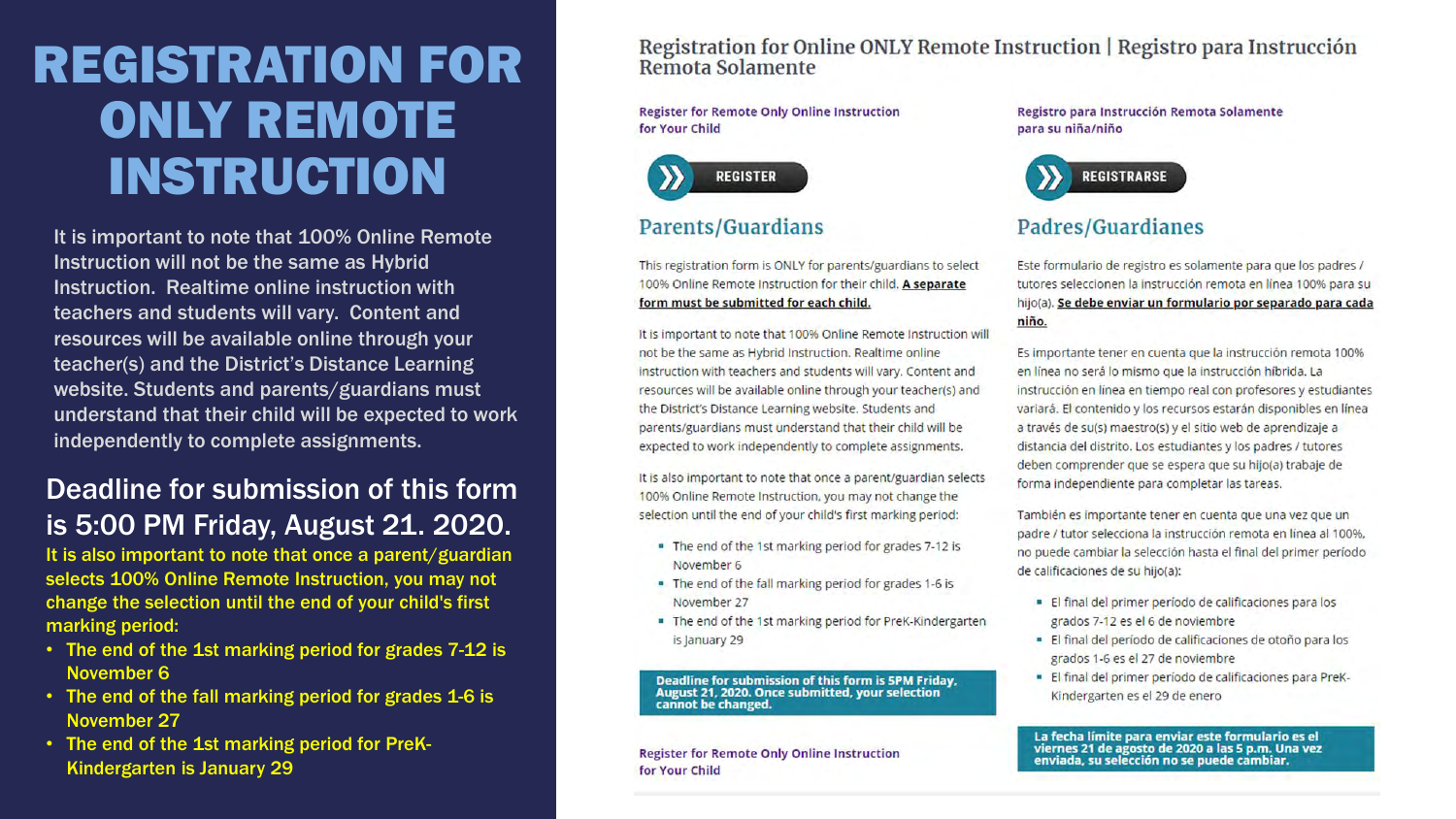### **HEALTH AND SAFETY** Health Checks and Screenings (Hybrid and In-person Instruction)

Per NYSED guidance the District focused on preventive actions to ensure the health and safety of the staff and families. Schools will be required to: perform health checks and screenings, per DOH guidance, and recognize signs and symptoms of illness in students and staff; develop plans to maximize social distancing; develop plans to manage and isolate ill persons until they can be sent home; instruct students and staff in proper hand and respiratory hygiene; require wearing appropriate face coverings; and develop cleaning and disinfecting procedures for the school in accordance with CDC and DOH guidance.

No outside visitors or volunteers will be allowed on school campuses, except for the safety and well-being of students.

Parents/guardians will report to the front office and not go beyond unless it is for the safety or well-being of their child. Essential visitors to facilities will be required to wear face coverings and will be restricted in their access to our school buildings. Visitors must follow all safety protocols as listed above. Spaces within each school will be evaluated to determine if they are suitable for use. District approved before and after school programs will follow the protocols outlined in The Plan.

Additional guidance will be provided by August 21, 2020

- $\checkmark$  Begin screening at home. Parents are responsible for checking their child's daily temperature and completing the health screening questionnaire. Schools will determine additional screening, as needed.
- $\checkmark$  Urge parents to assess their child(ren) daily for outward symptoms of COVID-19
- $\checkmark$  Require parents/guardians to complete COVID Survey/Attestation questionnaire for each child, and to contact the school in the event of health status changes
- $\checkmark$  Counsel parents that students are required to stay home, if they have a temperature at or above 100.0o degrees, or are experiencing other COVID-19-related symptoms (e.g., shortness of breath or cough)
- $\checkmark$  Prioritize information requested of parents and provide in check list form
- $\checkmark$  Make students aware of the importance of, and process for, temperature screenings
- $\checkmark$  Develop YPS Health Questionnaire App, in multiple languages, which can be completed online on a computer or phone
- $\checkmark$  Include the three screening questions proposed by the DOH, in addition to questions regarding international travel, and travel to states listed in Governor's Executive Order 205
- $\checkmark$  Implement staggered school entry times, to facilitate collecting COVID-19 Survey/Attestation questionnaire and face covering recognition technology (kiosk)
- $\checkmark$  Require hand sanitizing each time a student or staff member exits and reenters a room